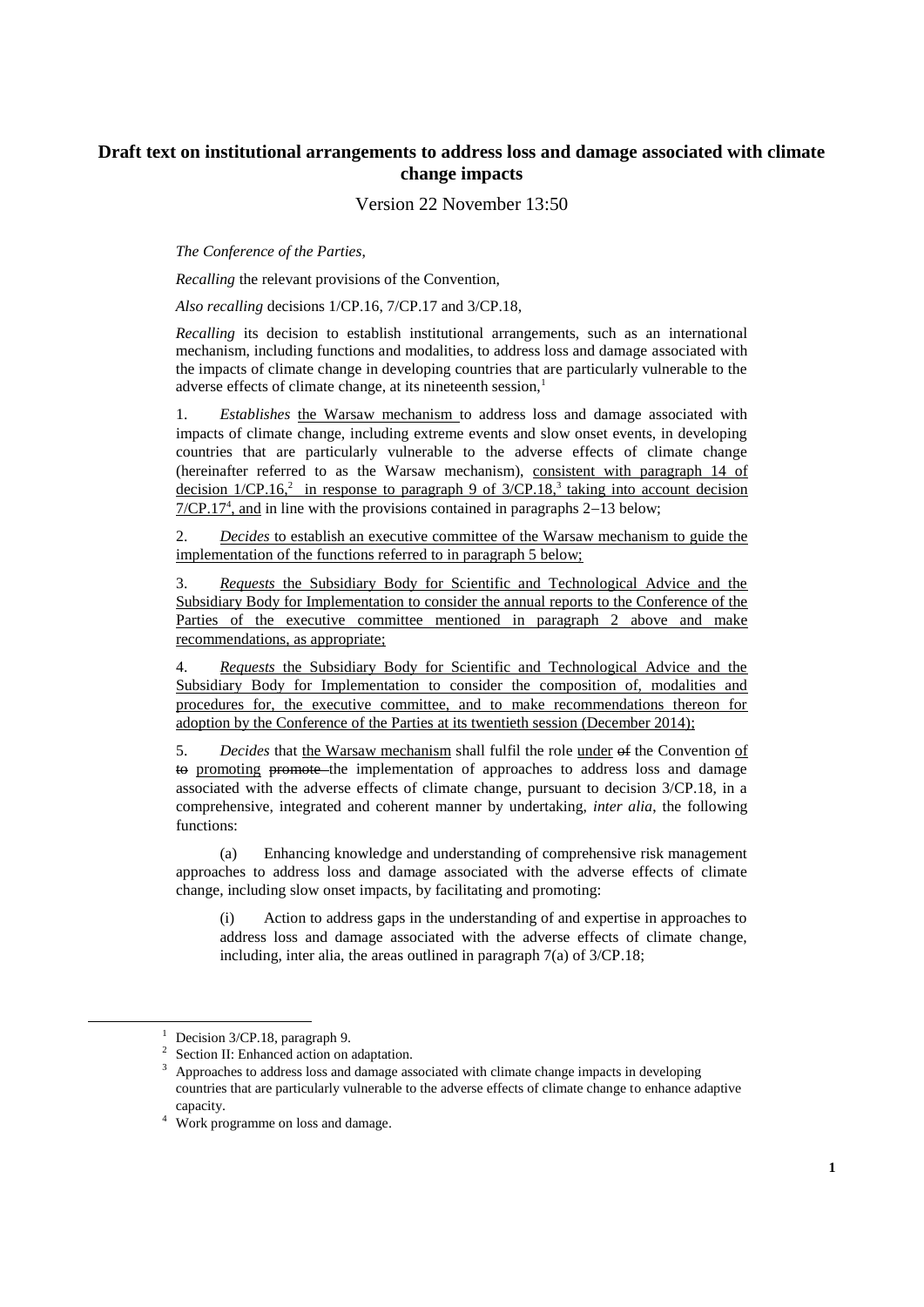(ii) Collection, sharing, management and use of relevant data and information, including gender disaggregated data;

(iii) Provision of overviews of best practices, challenges, experiences and lessons learned in undertaking approaches to address loss and damage;

(b) Strengthening dialogue, coordination, coherence and synergies among relevant stakeholders by:

(i) Providing Provision of leadership and coordination, and as and where appropriate, oversight under the Convention, on the assessment and implementation of approaches to address loss and damage associated with the impacts of climate change from extreme events and slow onset events associated with the adverse effects of climate change;

(ii) Fostering of dialogue, coordination, coherence and synergies among all relevant stakeholders, institutions, bodies, processes and initiatives outside the Convention, with a view to promoting cooperation and collaboration across relevant work and activities at all levels;

(c) Enhancing action and support, including finance, technology and capacitybuilding, to address loss and damage associated with the adverse effects of climate change, to enable countries to undertake actions pursuant to paragraph 6 of decision 3/CP.18, including by [providing] [facilitating]:

(i) Provision of technical support and guidance on approaches to address loss and damage associated with climate change impacts, including extreme events and slow onset events;

(ii) Provision of information and recommendations for consideration by the Conference of the Parties when providing guidance relevant to addressing loss and damage, including to the operating entities of the financial mechanism of the Convention, as appropriate;

(iii) Mobilization and securing of expertise and enhancement of support, including finance, technology and capacity-building, to strengthen existing approaches, and where necessary, facilitate development and implementation of additional approaches to address loss and damage associated with climate change impacts;

Securing financial, technical, capacity-building support to strengthen existing and new programmes to address loss and damage associated with climate change impacts, including extreme weather events and slow onset events;

6. [*Decides* also that the Warsaw mechanism should complement, draw upon the work of and involve, as appropriate, existing bodies and expert groups under the Convention as well as on that of relevant organizations and expert bodies outside the Convention, at all levels;]

7. *Also decides* on the following organizational arrangements:

8. *Decides* further that in exercising the functions outlined in paragraph 5 above, the Warsaw mechanism will, *inter alia*:

(a) [Facilitate support of actions to address loss and damage; $\rightarrow$ 

(b) Improve coordination in the relevant work of existing bodies under the Convention;

(c) Convene meetings of with relevant experts and stakeholders;